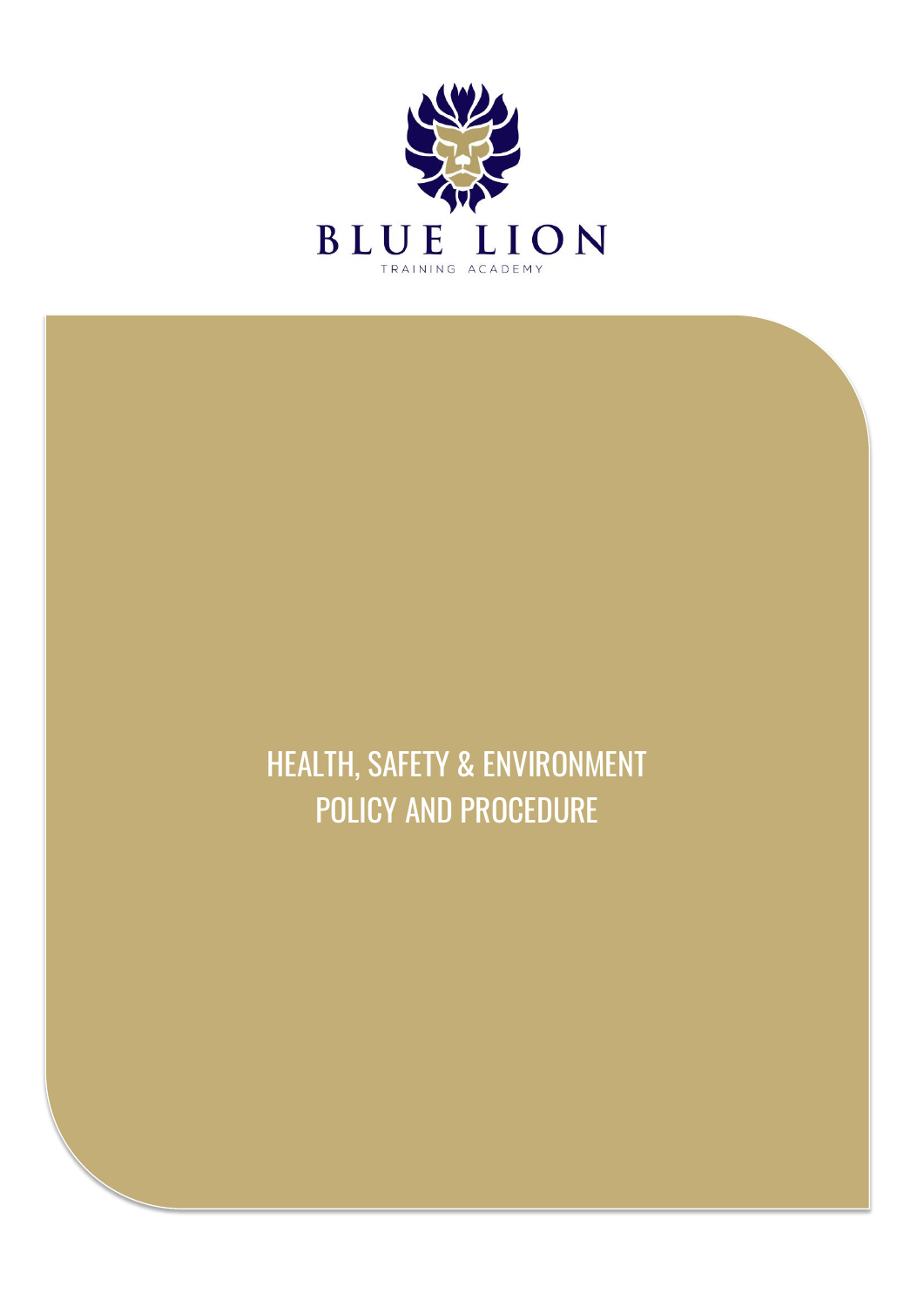#### <span id="page-1-0"></span>DOCUMENT HISTORY

| Version        | <b>Issued</b>   | <b>Reason for Revision</b>                                         | <b>Created by</b>    | Approved by  |
|----------------|-----------------|--------------------------------------------------------------------|----------------------|--------------|
| V1             | Sept 2019       | Initial release                                                    | Harj Dhanjal         | Harj Dhanjal |
| V <sub>2</sub> | <b>May 2020</b> | <b>COVID-19 Update</b>                                             | Harj Dhanjal         | Harj Dhanjal |
| V3             | Sept 2021       | Updated in line with new QMS                                       | Geeta Dhanjal        | Harj Dhanjal |
| V4             | Mar 2022        | <b>Covid and HSE and DSE Training</b><br><b>Assessment Update,</b> | <b>Geeta Dhanjal</b> | Harj Dhanjal |

This Policy and Procedure document has been approved by the CEO / Director and is signed on release to the BLQMS on Monday.com as per the version control status in the above table:

Obyl



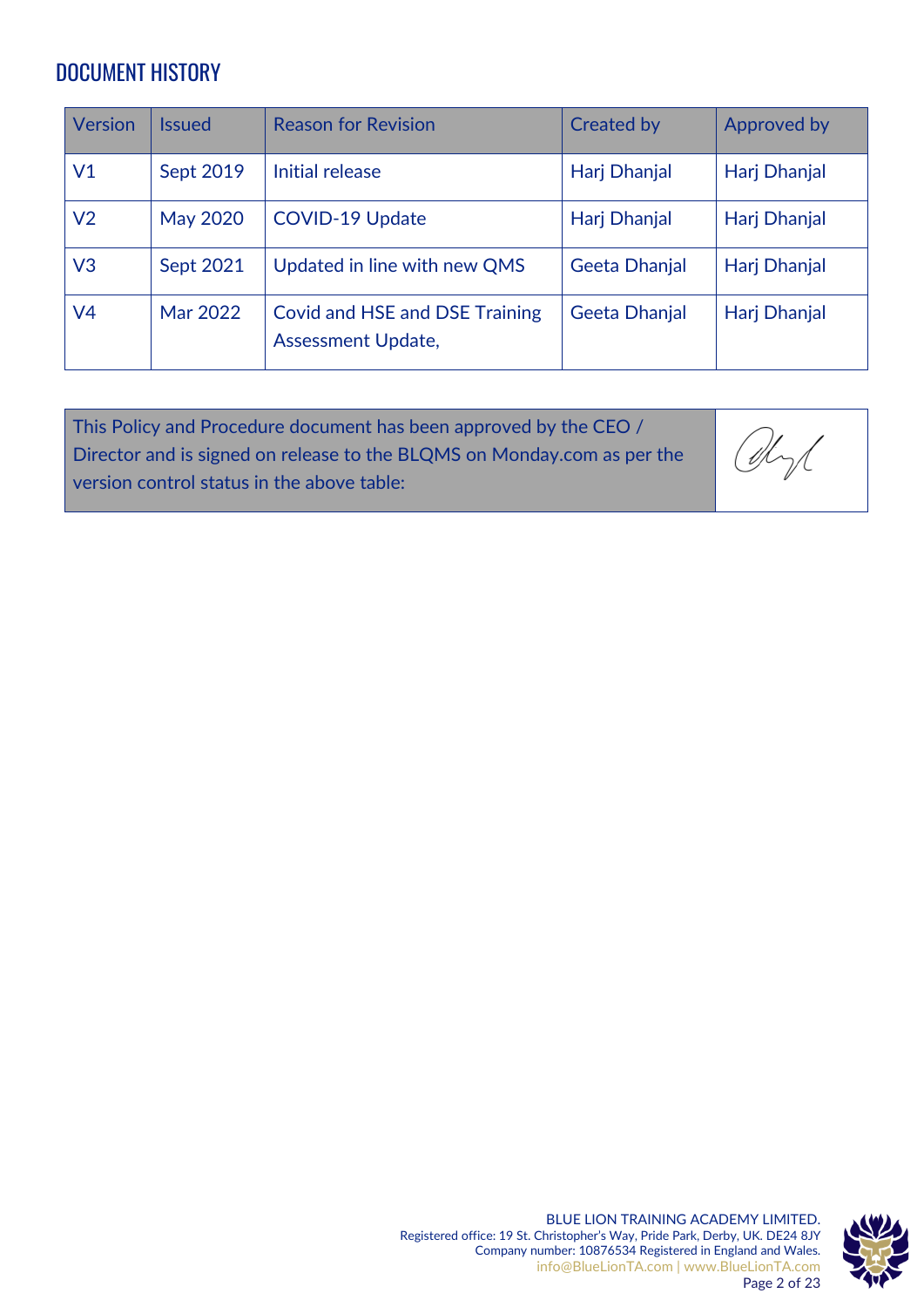### <span id="page-2-0"></span>**CONTENTS**

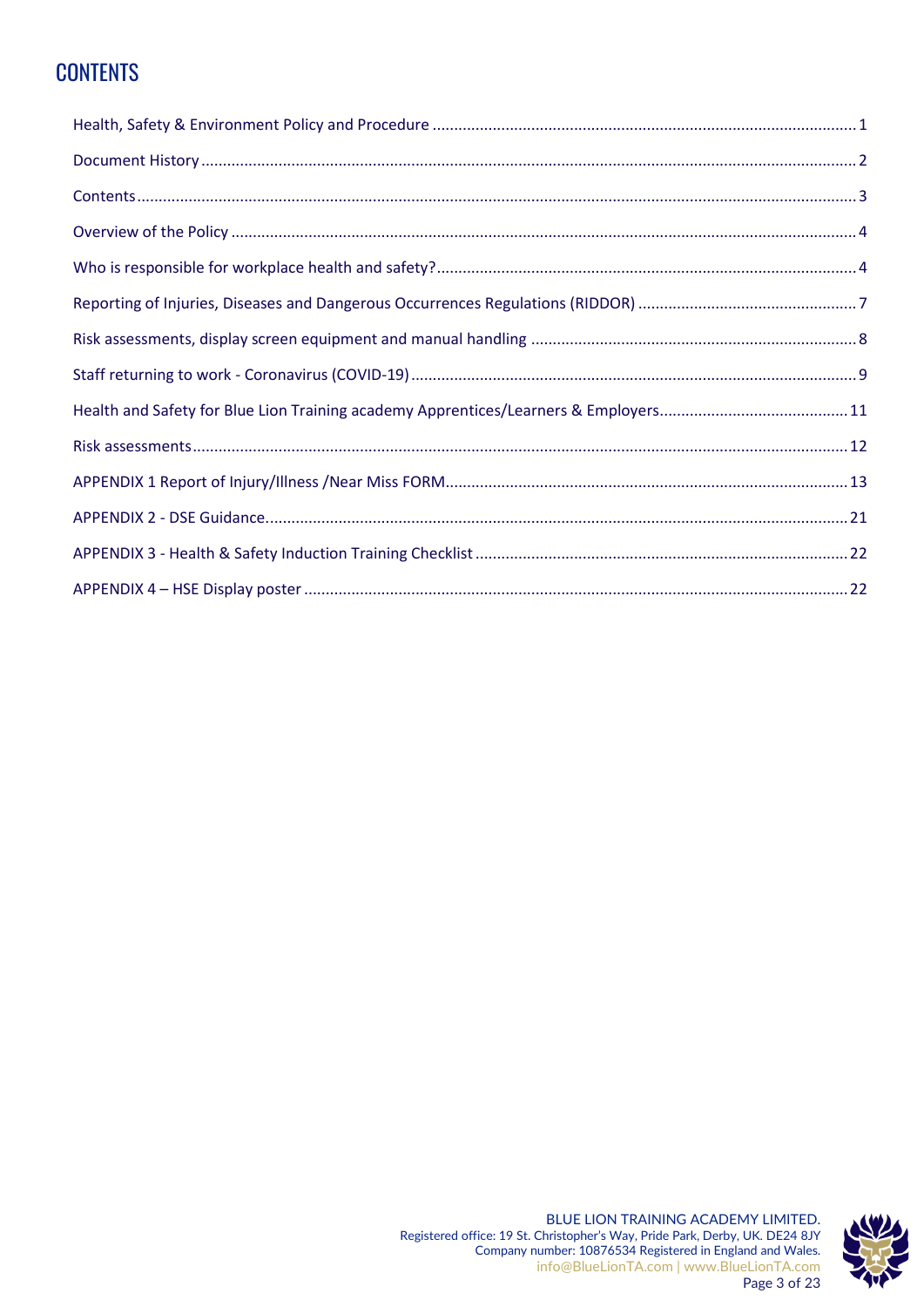# HEALTH, SAFETY & ENVIRONMENT POLICY AND PROCEDURE

Blue Lion Training Academy Limited (the 'Organisation') aims to provide defect-free products and services to its customers on time and within budget, we aim to audit our policies and procedures to drive continuous improvement.

#### <span id="page-3-0"></span>OVERVIEW OF THE POLICY

We take health and safety issues seriously and are committed to protecting the health and safety of our staff and all those affected by our business activities and attending our premises.

This policy and procedure is intended to achieve this by clarifying who is responsible for health and safety matters and what those responsibilities are.

This document may be reviewed and amended at regular intervals to ensure that it is achieving its aims effectively.

#### <span id="page-3-1"></span>WHO IS RESPONSIBLE FOR WORKPLACE HEALTH AND SAFETY?

Achieving a healthy and safe workplace is a collective task shared between all staff, irrespective of seniority and working hours, including all employees, directors, consultants and contractors, casual or agency staff, trainees, apprentices/learners, homeworkers and fixed-term staff.

The board of directors of Blue Lion Training Academy has overall responsibility for health and safety and has appointed Geeta Dhanjal - Operations Director (DSL) as the Health and Safety Officer with day-to-day responsibility for health and safety matters. Any concerns about health and safety should be notified to Geeta Dhanjal in person or by one of the following ways:

#### **by email:** [geeta.dhanjal@bluelionta.com](mailto:geeta.dhanjal@bluelionta.com) **by phone:** +44 7527179522

**or by completing the:** Report of Injury/Illness /Near Miss FORM **(Appendix 1)** this form can be requested from Geeta or one of the company directors.

All forms received will be investigated through to conclusion and all evidence will be recorded on Google Drive with restricted access only. The HS&E Officer will put appropriate measures in place to reduce incidents re-occurring, and also make note where applicable on the HSE Risk assessment register.

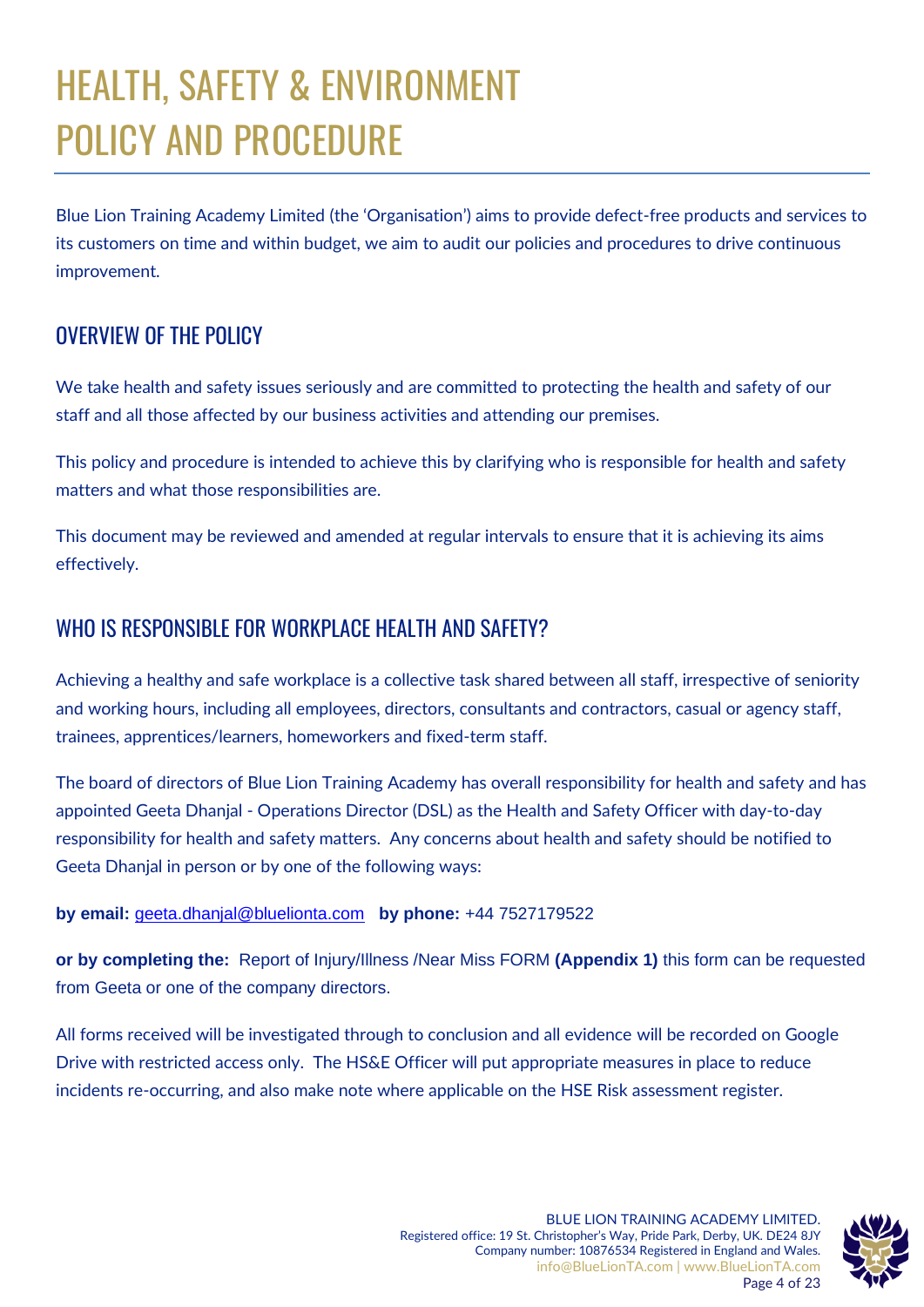#### **Directors and Health and Safety officer is responsible for:**

- Taking reasonable steps to safeguard the health and safety of staff and those people affected by business activities and of people visiting its premises
- identifying health and safety risks and finding ways to manage or overcome them (risk assessment register)
- providing a safe and healthy place of work and safe entry and exit arrangements, including during an emergency situation;
- providing and maintaining safe working areas, equipment and systems and, where necessary, appropriate protective clothing
- providing adequate information, instruction, training and supervision to enable all staff to do their work safely, to avoid hazards and to contribute positively to their own health and safety at work.
- ensuring any health and safety representatives receive appropriate training to carry out their functions effectively;
- promoting effective communication and consultation between Blue Lion Training Academy and staff concerning health and safety matters and will consult with staff directly relating to health and safety
- if an epidemic or pandemic alert is issued, providing instructions, arrangements and advice to staff as to the organisation of business operations and steps to be taken to minimise the risk of infection; and regularly monitoring and reviewing the management of health and safety at work, making any necessary changes and bringing those to the attention of all staff.
- Investigate all injury, illness and near misses through to conclusion.

### **Responsibilities of all staff, and all those affected by business activities and attending our premises:**

#### **Everyone must**

- take reasonable care for their own health and safety and that of others who may be affected by their acts or omissions;
- co-operate with the Health and Safety Officer or nominated HSE person to enable compliance with the health and safety policy and procedure;
- comply with any health and safety instructions and rules, including instructions on the safe use of equipment;
- keep health and safety issues in the front of their minds and take personal responsibility for the health and safety implications of their own acts and omissions;
- keep the workplace tidy and hazard-free;
- report all health and safety concerns to the Health and Safety Officer or nominated HSE person promptly, including any potential risk, hazard or malfunction of equipment, however minor or trivial it may seem; and co-operate in any investigation of any incident or accident which either has led to injury or which could have led to injury.

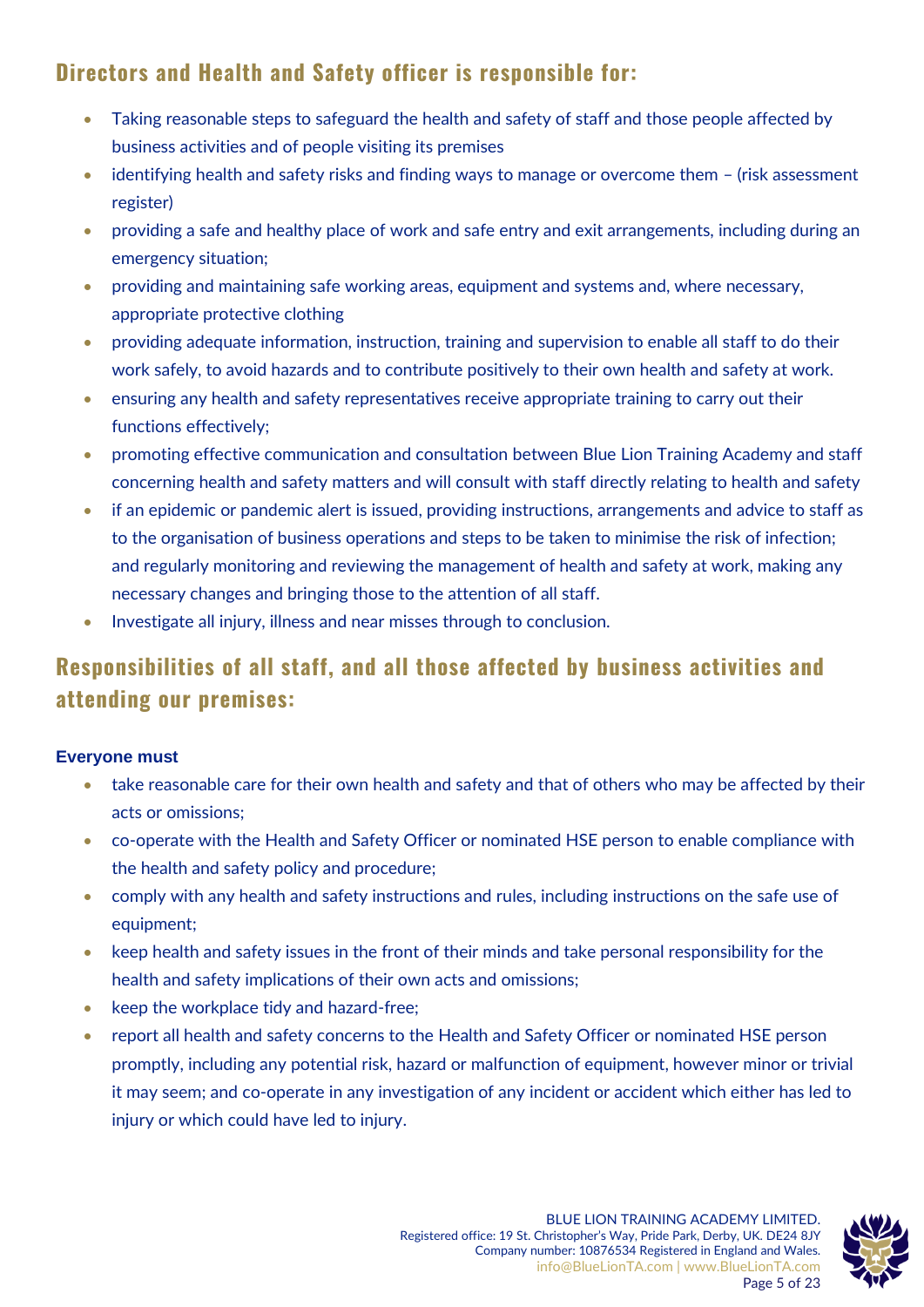### **Staff responsibilities relating to equipment**

#### Everyone must

- use equipment as directed by any instructions given by representatives of management or contained in any written operating manual or instructions for use and any relevant training;
- report any fault with, damage to or concern about any equipment (including health and safety equipment) or its use to the Health and Safety Officer, who is responsible for maintenance and safety of equipment;
- ensure that health and safety equipment is not interfered with; and not attempt to repair equipment unless suitably trained and authorised.

#### **Staff responsibilities relating to accidents, near misses and first aid**

#### Everyone must

- Using the Employee's Report of Injury/Illness / Near Miss form in Appendix 1 promptly to report any accident at work involving personal injury, however trivial, to the Health and Safety Officer so that details can be recorded and cooperate in any associated investigation.
- familiarise themselves with the details of first aid facilities and first aiders
- if an accident occurs, contact the Health and Safety Officer and/or the duty first aider giving name, location and brief details of the problem.
- The Health and Safety Officer is responsible for investigating any injuries or work-related disease, preparing and keeping accident records, and for submitting reports under the Reporting of Injuries, Diseases and Dangerous Occurrences Regulations 2013 (RIDDOR), where required.

#### **Staff responsibilities relating to emergency evacuation and fire**

#### **Everyone must:**

- familiarise themselves with the instructions about what to do if there is a fire which are available from the Health and Safety Officer;
- ensure they are aware of the location of fire extinguishers; fire exits and alternative ways of leaving the building in an emergency;
- comply with the instructions of fire wardens if there is a fire, suspected fire or fire alarm (or a practice drill for any of these scenarios);
- ensure that fire exits or fire notices or emergency exit signs are not obstructed or hidden at any time;
- notify the Health and Safety Officer immediately of any circumstances (for example, impaired mobility) which might hinder or delay evacuation in a fire. This will allow the Health and Safety Officer to discuss a personal evacuation plan for you, which will be shared with the fire wardens and colleagues working near to you

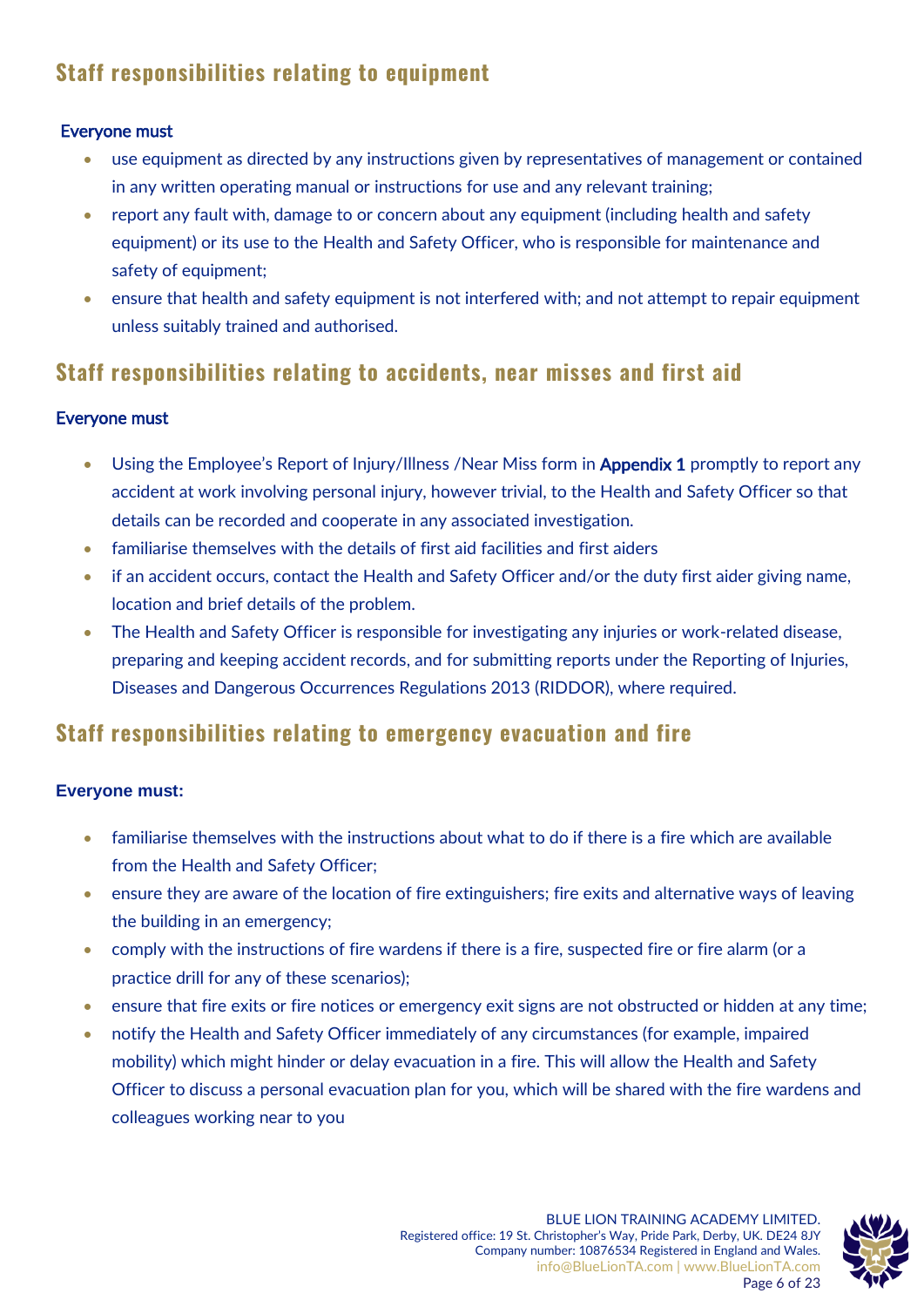On discovering a fire, all staff must: immediately trigger the nearest fire alarm and, if time permits, call 999 and notify the location of the fire; and attempt to tackle the fire ONLY if they have been trained or otherwise feel competent to do so. Nominated members of staff will be trained in the use of fire extinguishers.

On hearing the fire alarm, all staff must: remain calm and immediately evacuate the building, walking quickly without running, following any instructions of the fire wardens; leave without stopping to collect personal belongings; stay out of any lifts; and remain out of the building until notified by a fire warden that it is safe to re-enter.

The Health and Safety Officer is responsible for ensuring fire risk assessments take place and changes made where required, and for making sure there are regular checks of fire extinguishers, fire alarms, escape routes, signage and emergency lighting.

#### <span id="page-6-0"></span>REPORTING OF INJURIES, DISEASES AND DANGEROUS OCCURRENCES REGULATIONS (RIDDOR)

All employers must report any work-related deaths, and certain work-related injuries, cases of disease, and near misses involving employees wherever they are working.

#### **Specified injuries to workers**

The list of 'specified injuries' in RIDDOR 2013 replaces the previous list of 'major injuries' in RIDDOR 1995. Specified injuries are (regulation 4):

- fractures, other than to fingers, thumbs and toes
- amputations
- any injury likely to lead to permanent loss of sight or reduction in sight
- any crush injury to the head or torso causing damage to the brain or internal organs
- serious burns (including scalding) which: covers more than 10% of the body
- causes significant damage to the eyes, respiratory system or other vital organs
- any scalping requiring hospital treatment
- any loss of consciousness caused by head injury or asphyxia
- any other injury arising from working in an enclosed space which:
	- 1. leads to hypothermia or heat-induced illness
	- 2. requires resuscitation or admittance to hospital for more than 24 hours

For further guidance on [specified injuries](https://www.hse.gov.uk/riddor/specified-injuries.htm) is available. There is no need to report incidents where people are taken to hospital purely as a precaution when no injury is apparent. For more details visit the [www.hse.gov.uk](http://www.hse.gov.uk/) website [How to make a RIDDOR report](https://www.hse.gov.uk/riddor/report.htm#online)

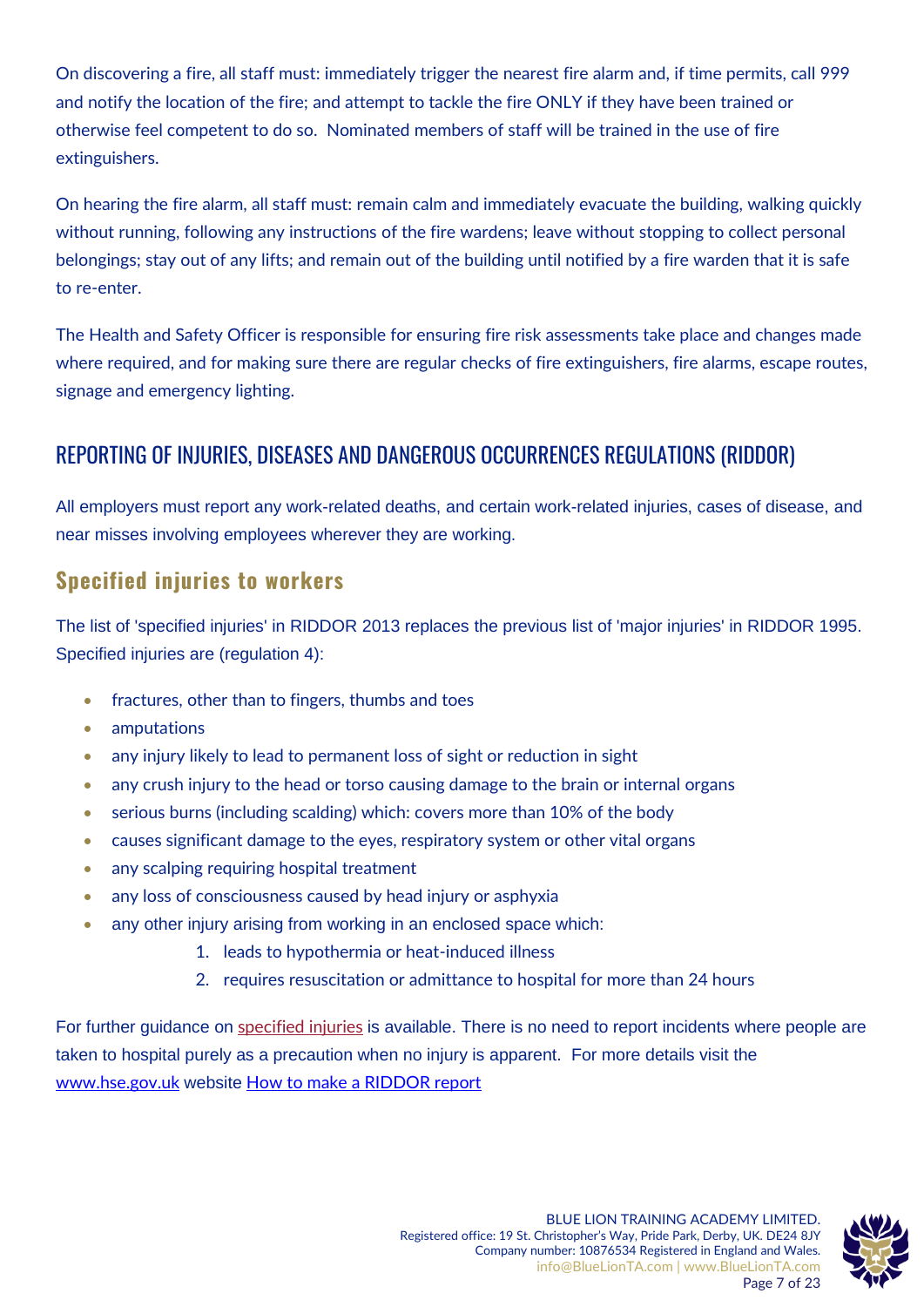### <span id="page-7-0"></span>RISK ASSESSMENTS, DISPLAY SCREEN EQUIPMENT AND MANUAL HANDLING

Risk assessments are simply a careful examination of what in the workplace could cause harm to people. We will assess any risks and consider measures to best minimise any risk.

We will invite employees to carry out HSE Awareness & DSE training on IHASCO which includes Display Screen Equipment Workstation Assessment. This assessment consists of 8 topics risk assessments

| $\equiv$ Outline                 |
|----------------------------------|
| 1. Work equipment                |
| 2. Chair                         |
| 3. Standing desk                 |
| 4. Visuals and screens           |
| 5. Multiple screens              |
| 6. Portable devices              |
| 7. Pains, breaks and environment |

8. Additional concerns

Managers must ensure that any necessary risk assessments take place and the resulting recommendations are implemented.

Staff who use a computer for prolonged periods of time should try, where possible to organise short breaks every few hours away from the computer screen, and may request a workstation assessment by contacting the Health and Safety Officer.

Guidance on the use of display screen equipment can also be obtained in **Appendix 2.** 

Guidance on manual handling (for example, lifting and carrying heavy objects) can be obtained from the Health and Safety Officer and where necessary training will be provided by us, we will try to minimise or avoid the need for manual handling where there is a risk of injury.

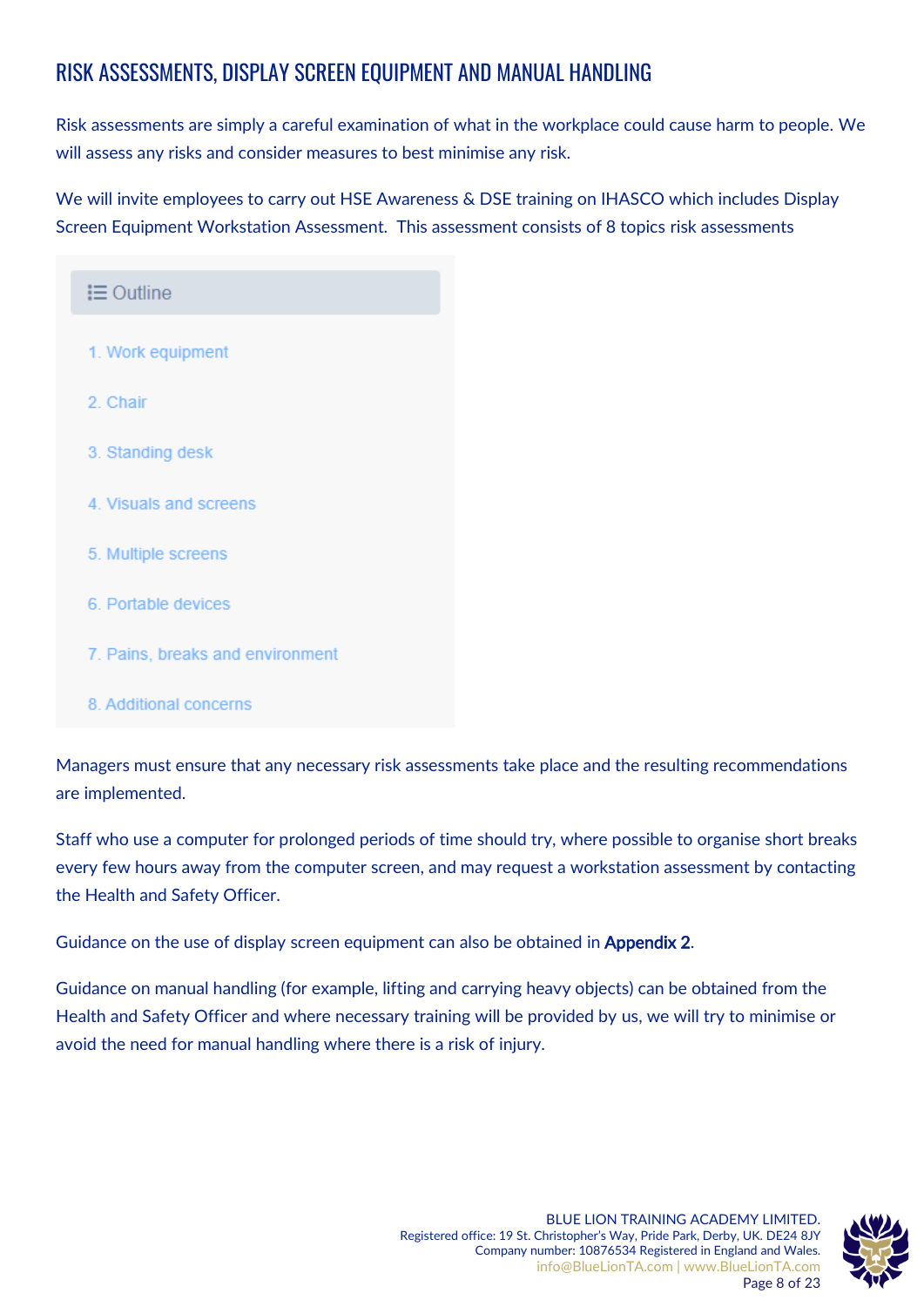### <span id="page-8-0"></span>STAFF RETURNING TO WORK - CORONAVIRUS (COVID-19)

Ensure you familiarise yourself with the guidelines provided here alongside the government guidance.

[Living safely with respiratory infections, including COVID-19](https://www.gov.uk/guidance/living-safely-with-respiratory-infections-including-covid-19#stay-at-home-and-avoid-contact-with-other-people-if-you-test-positive)

#### **Social distancing**

Where you are required to return to the physical office or work location, we request you sensibly maintain social distancing wherever possible.

We will take into account the impact of any measures on individuals with protected characteristics as defined by the Equality Act 2010, namely sex, disability, gender reassignment, marriage and civil partnership, pregnancy and maternity, race, religion or belief, sex, or sexual orientation. This means we will ensure our measures do not adversely affect one group over another.

We may also implement new seating or desk arrangements to maintain social distancing. We will review any current seating or desk arrangements to ensure that workstations are assigned to an individual and are not shared.

In the event of an accident or emergency, you are not expected to follow social distancing rules if it would be unsafe to do so. You will be given instructions in the event of an emergency on what you should do.

#### **Hygiene practices at work**

Staff must follow all hygiene measures which we implement, and may include increased frequency of hand washing, wearing protective clothing, sanitising workstations and desks.

We will provide adequate handwashing facilities (or hand sanitiser where not possible) at entry/exit points and expect all staff to use these facilities frequently whenever entering and exiting the workplace.

We encourage staff to bring their own food if required and to use their own utensils and drinking containers.

We also expect staff to apply good hygiene practices generally, such as covering their mouths or faces when coughing or sneezing, not shaking hands or touching other people and to dispose of any waste, such as used tissues or hand wipes, responsibly.

Staff are expected to wipe down surfaces at their desk at the end of each day. We will provide adequate cleaning equipment to enable you to clean the surfaces that you have touched, such as keyboards, computer screens and telephones, and we will make sure there are adequate disposal arrangements.

If you there a group of employees gathering in a small area that does not have air conditioning you should use the closest window to let fresh air in - Bringing fresh air into a room by opening a door or a window,

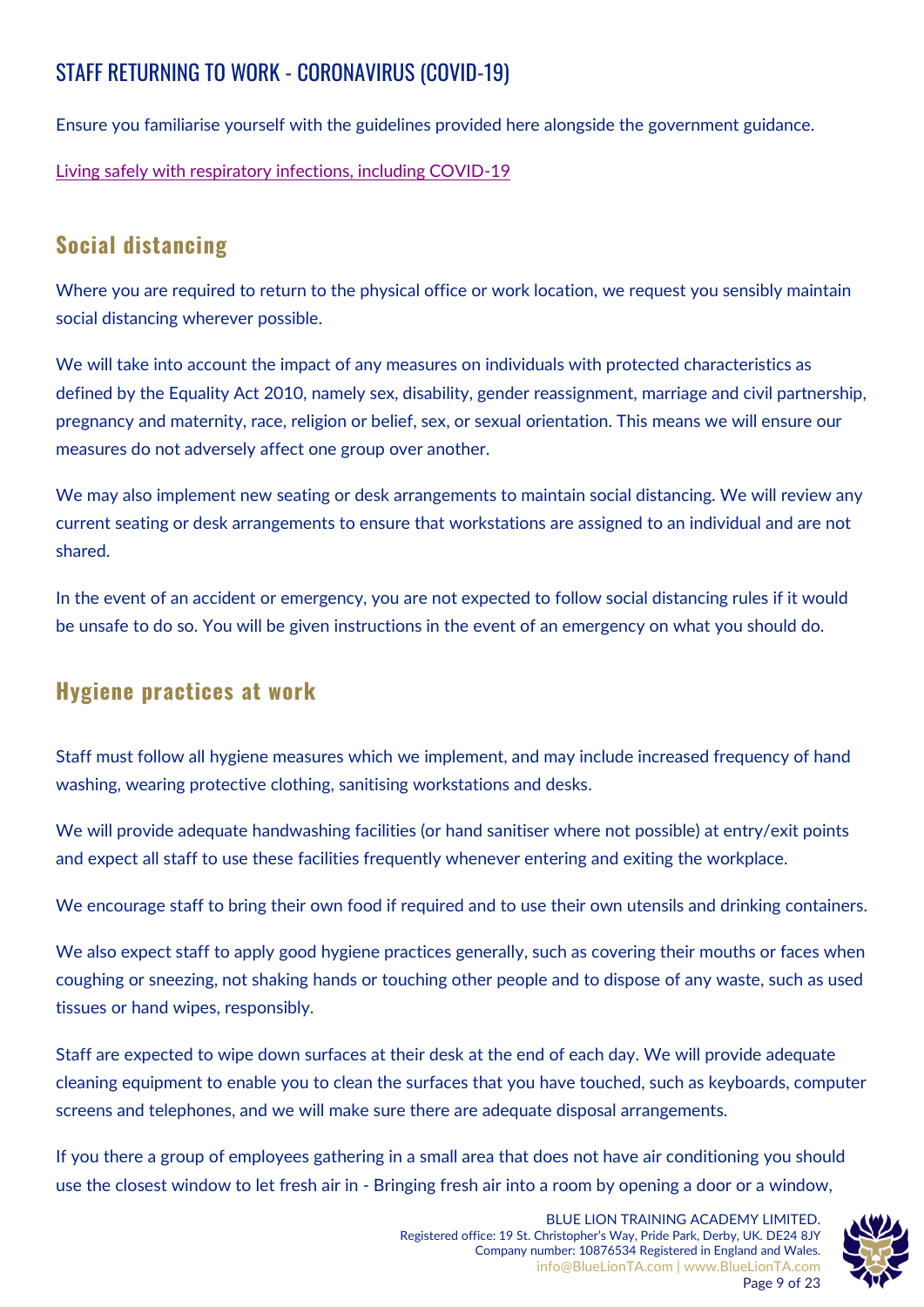even for a few minutes at a time, helps remove older stale air that could contain virus particles and reduces the chance of spreading infections. Trickle vents (small vents usually on the top of a window) or grilles can also be useful for bringing a little fresh air constantly. The more fresh air that is brought inside, the quicker any viruses will be removed from the room.

#### **Protective clothing and face coverings**

We may require staff to wear a face covering as a precautionary measure to protect others, If you do wear a face cover, it must cover your mouth and nose. However, a face covering is not a substitute or replacement for general hygiene practices.

If you choose to wear a face covering, we encourage the following steps: Wash your hands regularly with soap and water for 20 seconds or use hand sanitiser before putting the face cover on, and after removing it. Avoid touching your face or face covering to prevent contamination. Change and wash your face covering daily if it is washable or dispose of it responsibly

[What to do if you've been in close contact with someone with coronavirus \(COVID-19\)](https://www.nhs.uk/conditions/coronavirus-covid-19/self-isolation-and-treatment/if-youre-told-to-self-isolate-by-nhs-test-and-trace-or-the-covid-19-app/)

#### **Mental health whilst working during Coronavirus (COVID-19)**

We take the health of our staff seriously, including their mental well-being. Whether you are working remotely or returning to the workplace, we strongly encourage you to speak to your line manager, or a colleague regarding any concerns or issues you may have.

If you are working remotely from home or returning to the workplace, we encourage staff to:

- Connect with their fellow colleagues for informal chats or video calls;
- Get regular exercise and sunlight outdoors;
- Take regular breaks away from their workstation; and
- Ensure they are drinking sufficient water and eating properly.

Further updated information can be found on the following links

### **Non-compliance with health and safety rules**

Any breach of health and safety rules or failure to comply with this procedure will be taken very seriously and is likely to result in disciplinary action against the offender, in accordance with Blue Lion Training Academy's disciplinary procedure, up to and including immediate dismissal.

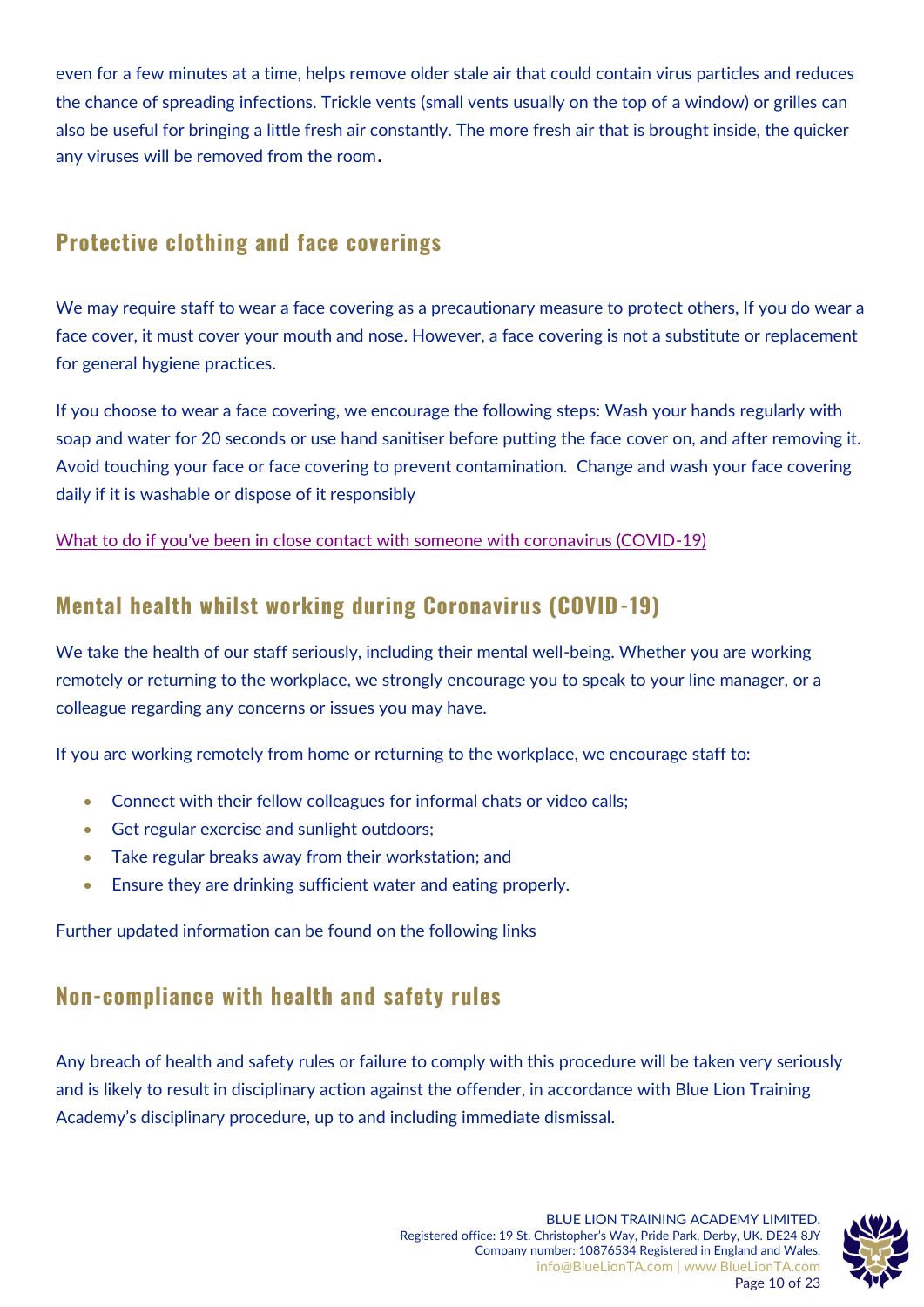### <span id="page-10-0"></span>HEALTH AND SAFETY FOR BLUE LION TRAINING ACADEMY APPRENTICES/LEARNERS & EMPLOYERS

When dealing with young apprentices 16-18 Health and Safety needs a little further consideration than when dealing with other new employees with previous work experience.

Some apprentices are school-leavers so their knowledge/experience of workplace Health & Safety requirements may be minimal or non-existent.

The employer has the primary responsibility for the health and safety of the apprentice and should be managing any significant risks.

To help, we have provided a Health & Safety checklist (Appendix 3) which we would ask the Employer to cover with the apprentice. We will retain a copy of this checklist. You are likely to have your own procedures in place for Health & Safety induction training, please use our checklist alongside your normal working practices.

As the training provider, we will take reasonable steps to satisfy ourself that the employer is doing this by :

- Employers to provide HSE Certification and/or policy and procedures
- Employers to compete the Blue Lion Training Academy Health and Safety Checklist with their apprentice <https://forms.gle/2N7vt2iVS8GMxV9k7>

Here at Blue Lion Training Academy, we will:

- check the apprentice knows how to raise any health and safety concerns.
- take apprentices through Health and Safety Awareness Training as part of welfare
- raise any concerns with the employer if we feel the apprentice is not operating in a safe working environment or needs appropriate risk assessments, or training to take place.
- Ask all apprentices will be asked if they were involved in any HSE incidents at their 8 weekly progress reviews, if yes details will be recorded in BUD

We would encourage employers to clearly communicate to all apprentices the importance of this topic and to outline the sanctions that would apply if they failed to follow your policy, procedures and instructions.

A good rule of thumb is to tell apprentices that if they are in any way uncertain about a Health & Safety issue, to stop and check rather than take risks.

The contact details of our Health & Safety officer who can provide general advice is included in this policy and procedure.

#### **Speak Up**

Stay Safe Both employers and young employees can access useful advice from this British Safety Council campaign which aims to put young people and confident communication at the heart of good health and safety. Please follow this link [www.britsafe.org/speakupstaysafe](http://www.britsafe.org/speakupstaysafe)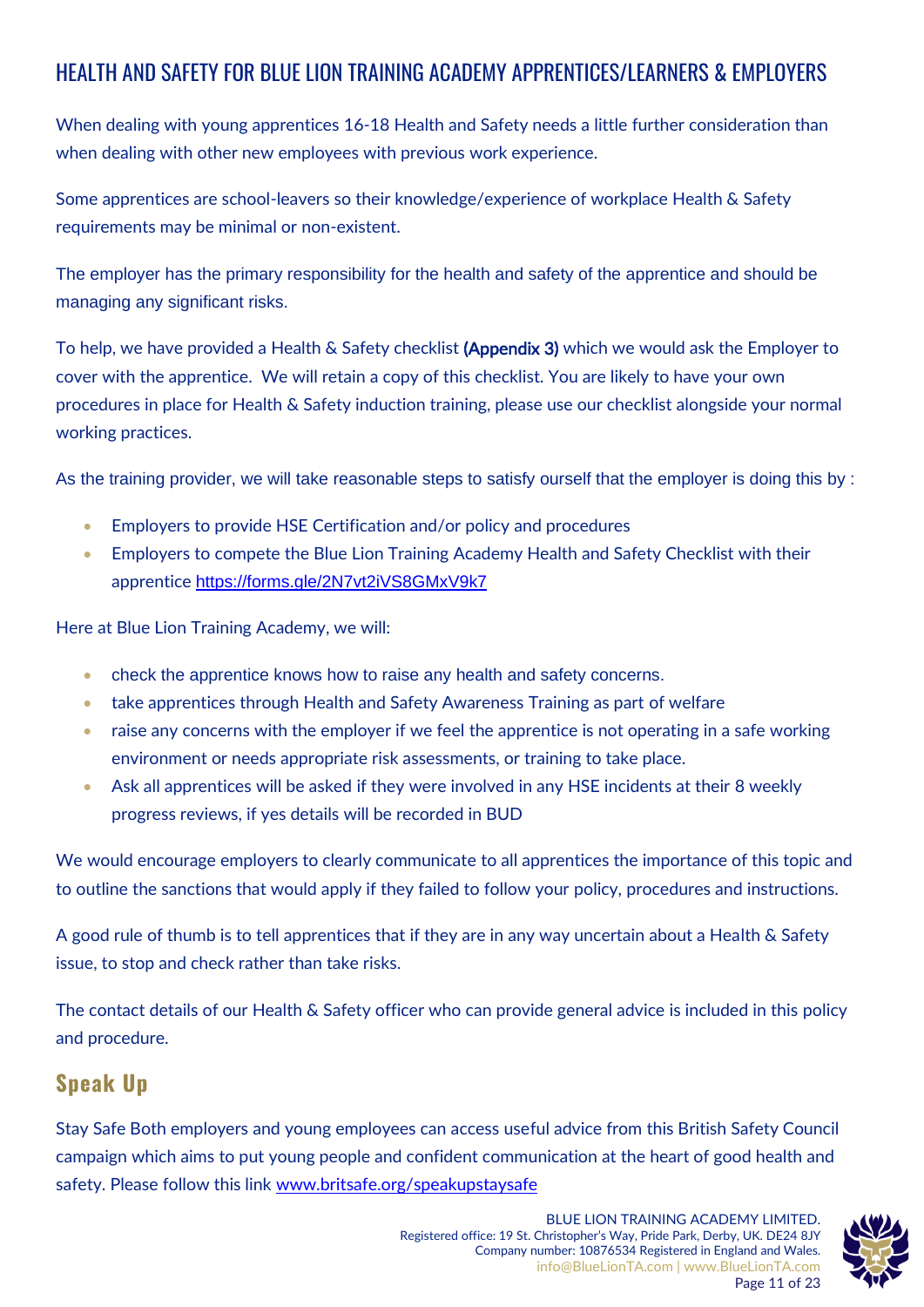#### <span id="page-11-0"></span>**RISK ASSESSMENTS FOR EMPLOYING A YOUNG PERSON**

Every employer employing a 16–18-year-old is legally obliged to carry out a risk assessment into the additional health and safety risks that employing a young, inexperienced person brings to the workplace.

This is a relatively straight forward process and you may have already completed one if you have previously employed someone of this age. If not, a risk assessment needs developing for this purpose, there is some useful support available on the internet from the Health & Safety Executive (HSE), please see:-

- Information on how to put together a risk assessment [www.hse.gov.uk/pubns/indg163.pdf](http://www.hse.gov.uk/pubns/indg163.pdf)
- Information on employing a young person www.hse.gov.uk/pubns/indg364.pdf

This risk assessment should be completed before the employment commences.

We will ensure, as far as is practicable, that all learners receive adequate Health and Safety training and that the employer has the relevant policies and procedures in line with current legislation.

We will work in partnership with employers to ensure learners are managed in a safe environment. This includes taking details of the employer's liability insurance.

Employers will be asked to attend regular reviews with the apprentice and tutor to monitor progress of learning as well as check in on Health and Safety.

Where areas are identified for improvement, our director's will create an action plan with the employer to put any necessary improvements in place within an agreed timeframe. If a low risk has been identified then the tutor will track progress and follows up regularly. If a high risk had been identified and deemed unsafe for the learner, we would stop learning and raise with the employer/manager for immediate rectification. Only when resolved satisfactorily can we commence training.

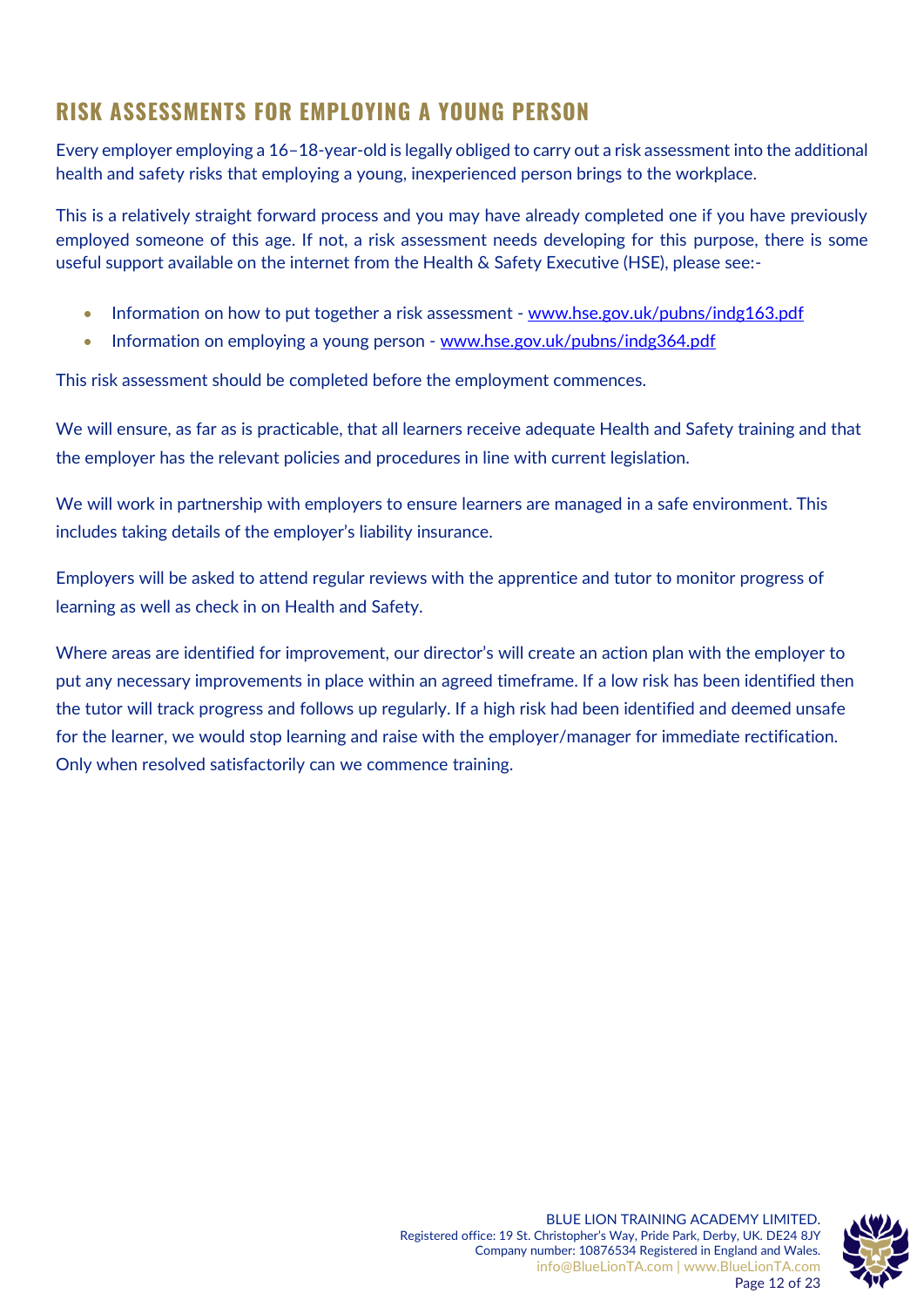#### <span id="page-12-0"></span>APPENDIX 1 REPORT OF INJURY/ILLNESS /NEAR MISS FORM

### I am reporting a work-related:

| Injury     |  |
|------------|--|
| III-health |  |
| Near Miss  |  |

### Your Details

| <b>Name</b>                           |           |
|---------------------------------------|-----------|
| <b>Job Title</b>                      |           |
| <b>Address</b>                        |           |
| <b>Managers Name</b>                  |           |
| Have you told your manager about this | Yes       |
| incident?                             | <b>No</b> |

## WHEN DID IT HAPPEN/START?

| ∽ |       |            |
|---|-------|------------|
| ◡ | oucc. | <b>Ime</b> |
|   |       |            |

#### WHERE DID IT HAPPEN? (This should be as precise as possible. For example: Which building? Which room? Which area? Outdoors? – where exactly?)

| It happened in |  |  |
|----------------|--|--|
|                |  |  |
|                |  |  |
|                |  |  |
|                |  |  |

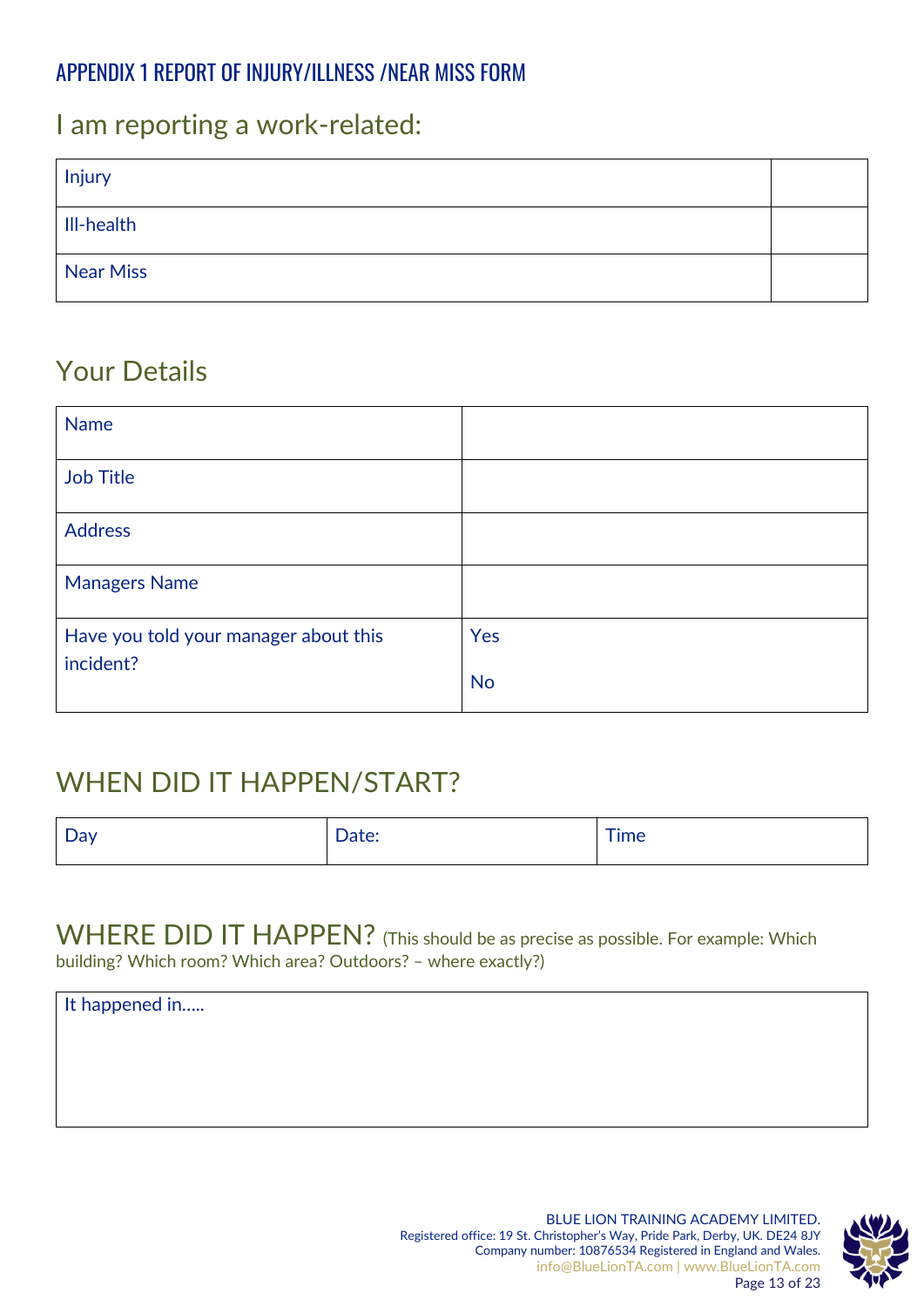WHAT HAPPENED? (Include what you were doing at the time and events that led up to it, including as much detail as you can. Try to describe it step-by-step. Include relevant details, such as light or weather conditions, if they may have affected what happened.)

## Was it related to the work being done or the place the work was being done?

Yes No If Yes, then give details:

## Was any equipment or substance involved?

Yes No If Yes, then what:

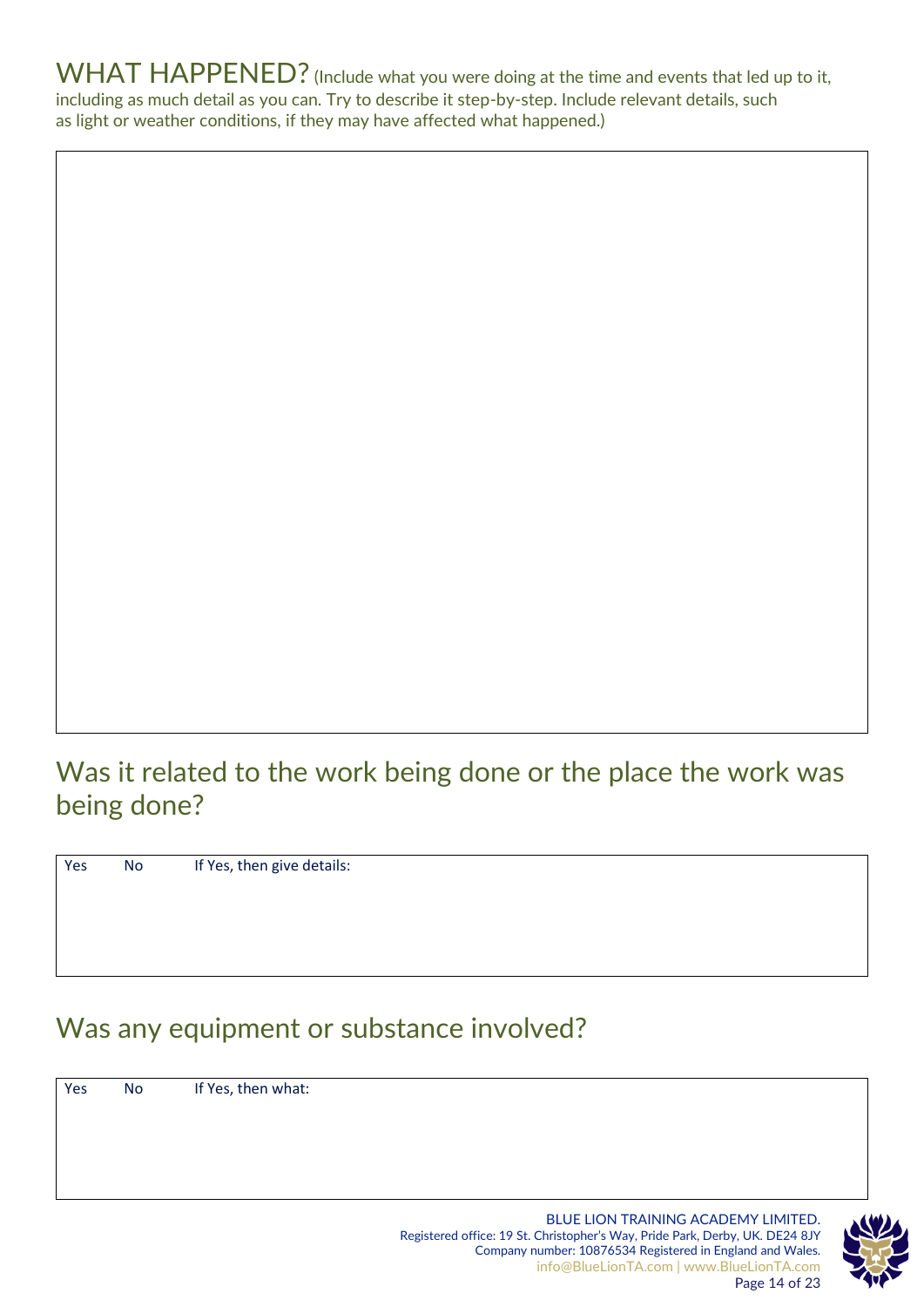## Was anything damaged?

| Yes<br>No                | If Yes, then what: |     |           |
|--------------------------|--------------------|-----|-----------|
| Did you take any photos? |                    | Yes | <b>No</b> |

### Were there any witnesses? (Complete details for each witness)

| <b>NAME</b> | <b>JOB TITLE</b> | <b>ADDRESS</b> | <b>CONTACT NUMBER</b> |
|-------------|------------------|----------------|-----------------------|
|             |                  |                |                       |
|             |                  |                |                       |
|             |                  |                |                       |
|             |                  |                |                       |
|             |                  |                |                       |
|             |                  |                |                       |
|             |                  |                |                       |
|             |                  |                |                       |
|             |                  |                |                       |

What do you think could have been done to prevent this incident? (If anything)

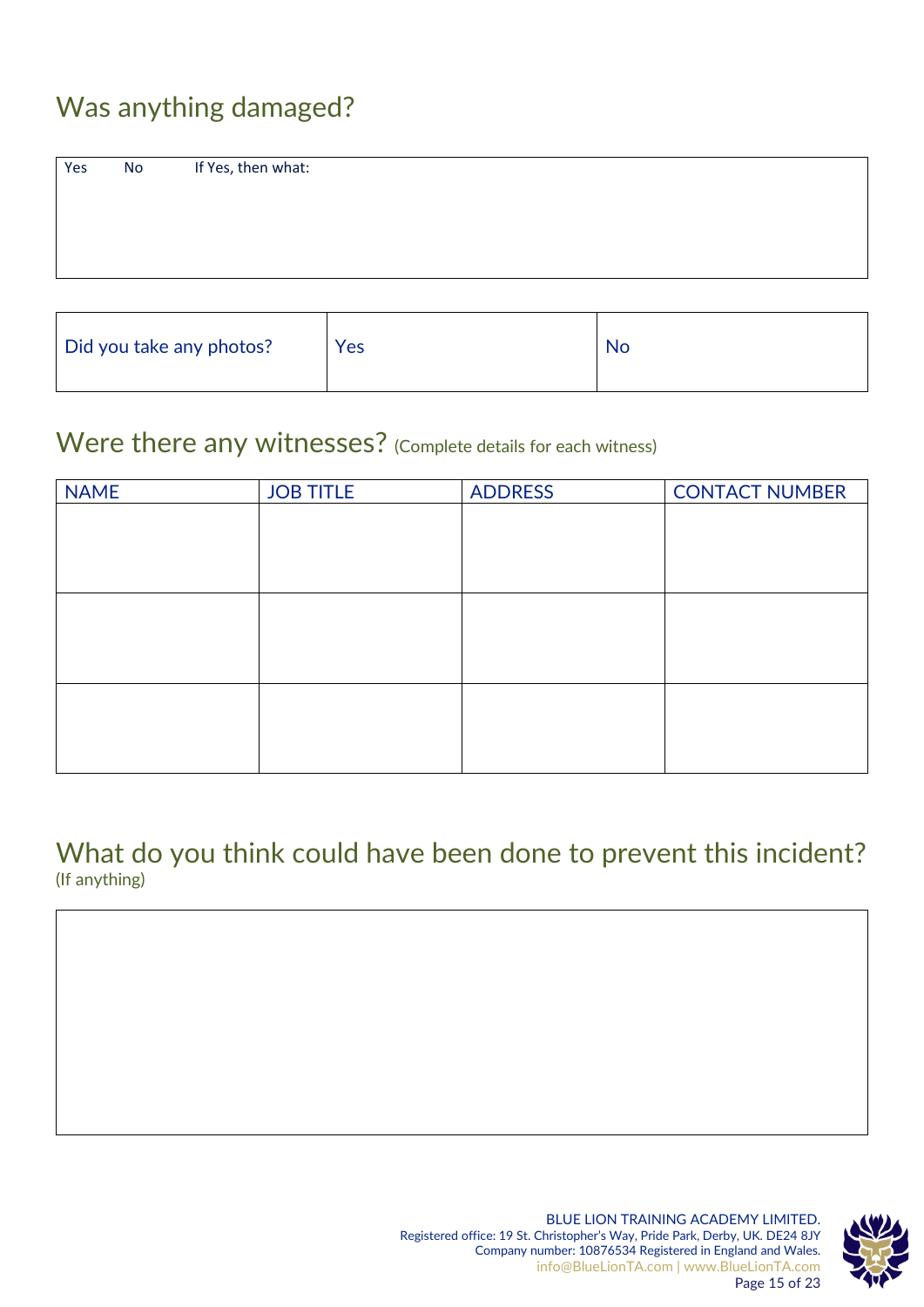## About an INJURY or NEAR MISS (What was the injury? Which parts of your body were

injured? How serious was the injury? If it was a near-miss, how could you have been hurt?)

|                                                                                                                                                                                          | <b>Tick Box</b> |
|------------------------------------------------------------------------------------------------------------------------------------------------------------------------------------------|-----------------|
| Fracture (other than to fingers, thumbs and toes)                                                                                                                                        |                 |
| Amputation                                                                                                                                                                               |                 |
| An injury likely to lead to permanent loss of sight or reduction in sight                                                                                                                |                 |
| A crush injury to the head or torso causing damage to the brain or internal organs                                                                                                       |                 |
| Serious burns (including scalding) which cover more than 10% of the body or caused<br>significant damage to the eyes, respiratory system or other vital organs                           |                 |
| Scalping requiring hospital treatment                                                                                                                                                    |                 |
| Loss of consciousness caused by head injury or asphyxia                                                                                                                                  |                 |
| An injury arising from working in an enclosed space (which led to hypothermia or<br>heat-induced illness or required resuscitation or admittance to hospital for more<br>than 24 hours). |                 |
| Another injury? (What was the injury?)                                                                                                                                                   |                 |
| Which part(s) of your body was/were injured?                                                                                                                                             |                 |
| How serious was the injury?                                                                                                                                                              |                 |
| Any other comments about the injury?                                                                                                                                                     |                 |
| Was any first aid given? Yes<br>If Yes, then what:<br><b>No</b>                                                                                                                          |                 |
| Name of person who gave first aid                                                                                                                                                        |                 |
|                                                                                                                                                                                          |                 |

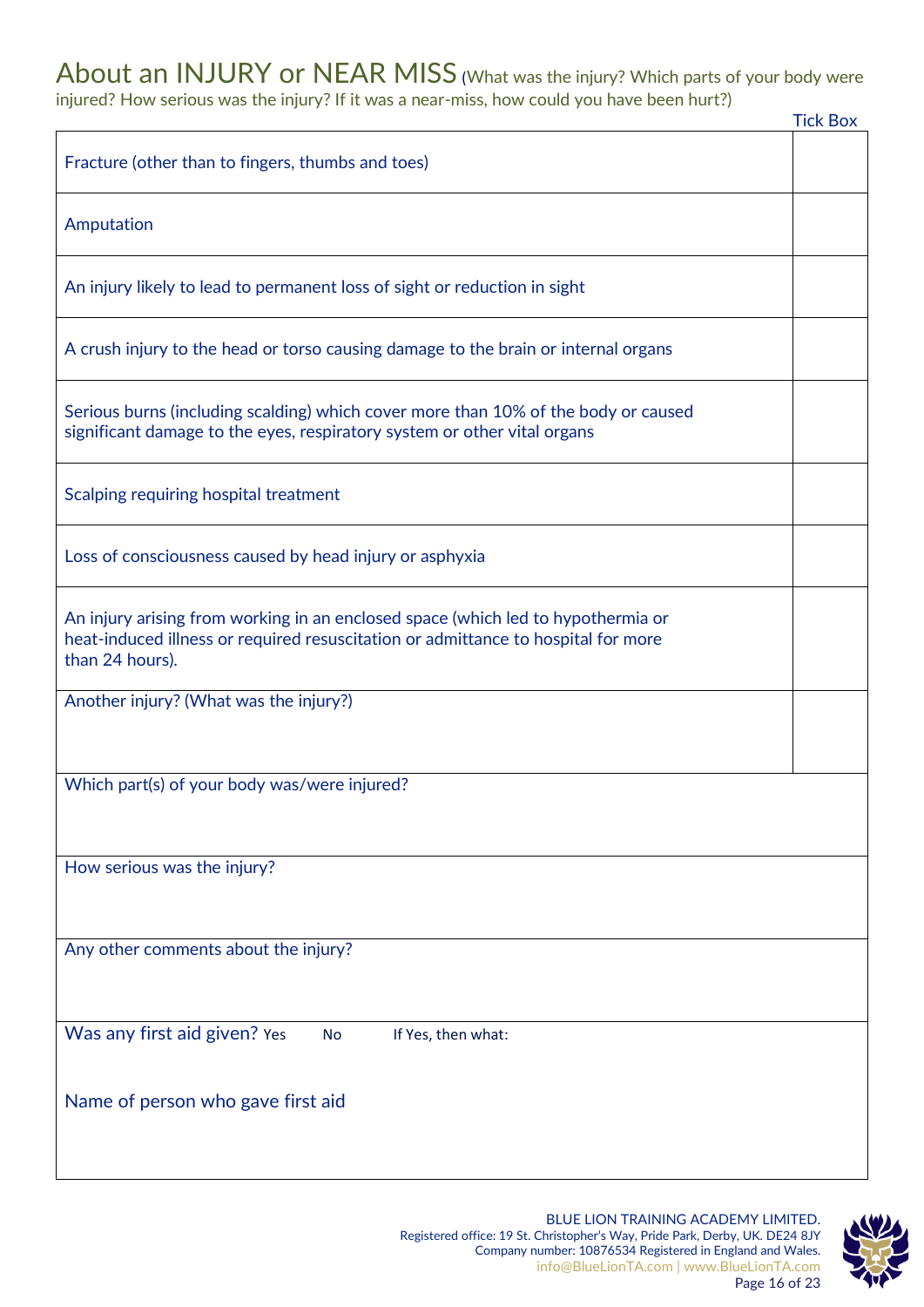## What happened next?

| __                                    | <b>Tick Box</b> |
|---------------------------------------|-----------------|
| <b>Back to Work</b>                   |                 |
|                                       |                 |
| Doctor                                |                 |
| Hospital                              |                 |
|                                       |                 |
| Other                                 |                 |
|                                       |                 |
| Details about Doctor/ Hospital/ Other |                 |
|                                       |                 |
|                                       |                 |
|                                       |                 |
|                                       |                 |
|                                       |                 |
|                                       |                 |

| How much time off was needed? | <b>Days</b> |
|-------------------------------|-------------|
|                               |             |

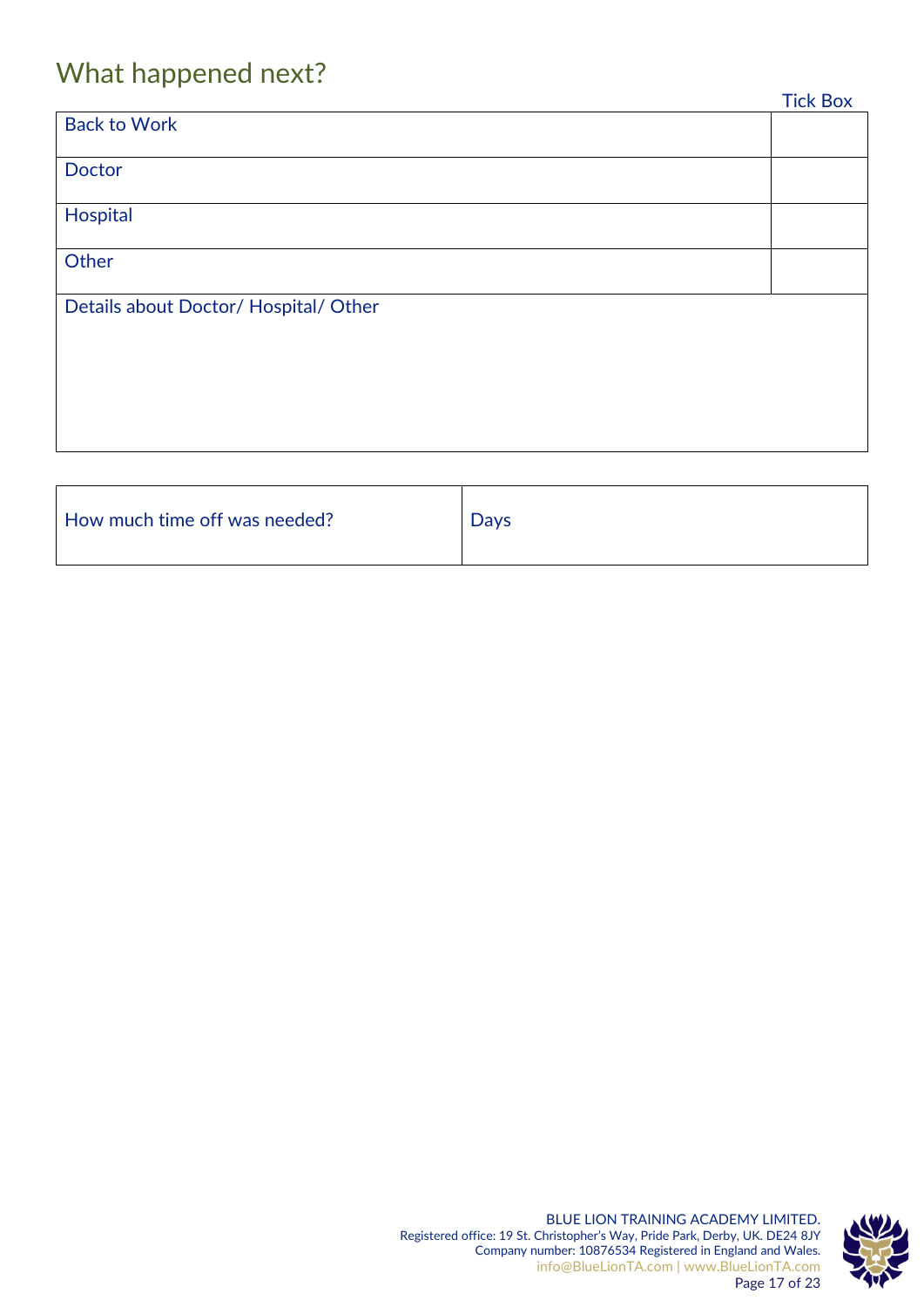## About ILL-HEALTH

|                                                                        | <b>Tick Box</b> |
|------------------------------------------------------------------------|-----------------|
| Carpal tunnel syndrome                                                 |                 |
| Severe cramp of the hand or forearm                                    |                 |
| <b>Occupational dermatitis</b>                                         |                 |
| Hand-arm vibration syndrome                                            |                 |
| <b>Occupational asthma</b>                                             |                 |
| Tendonitis or tenosynovitis of the hand or forearm                     |                 |
| An occupational cancer                                                 |                 |
| A disease attributed to an occupational exposure to a biological agent |                 |
| Another form of ill-health? (What type of ill-health?)                 |                 |
|                                                                        |                 |
|                                                                        |                 |
| Any other comments about the ill-health?                               |                 |
|                                                                        |                 |
|                                                                        |                 |
|                                                                        |                 |

|                                                    | <b>ves</b> | No. |
|----------------------------------------------------|------------|-----|
| I consent to my personal information being shared: |            |     |

Signature (if completed by hand):

Date form completed

Please complete pages 13-20, then scan, sign and email this form to [geeta.dhanjal@bluelionta.com](mailto:geeta.dhanjal@bluelionta.com)

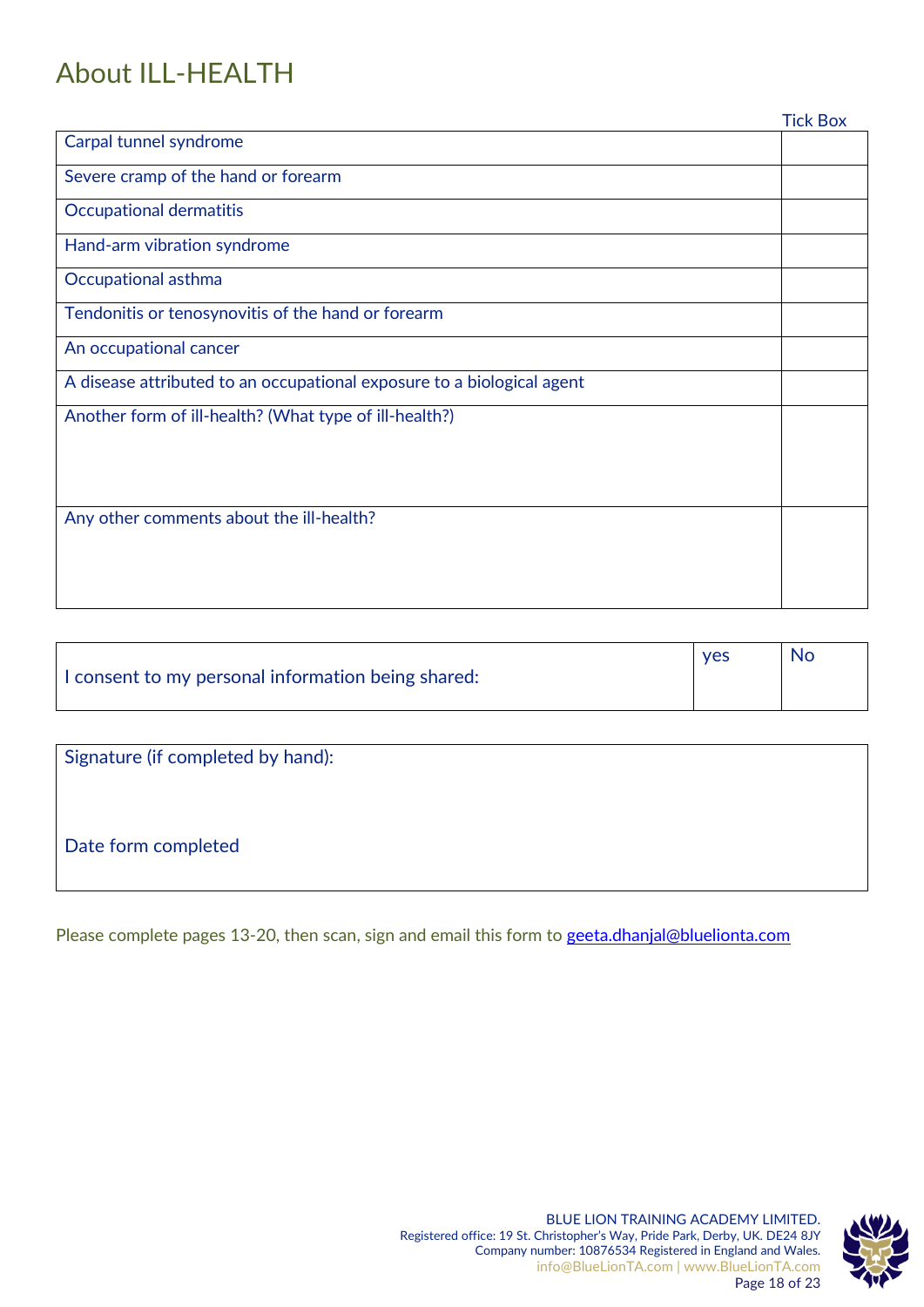### Person completing this form

(Only complete this if you are completing the form on behalf of someone else)

| <b>Name</b>                                                            |  |
|------------------------------------------------------------------------|--|
| <b>Job Title</b>                                                       |  |
| <b>Address</b>                                                         |  |
| <b>Connection with Incident</b>                                        |  |
|                                                                        |  |
|                                                                        |  |
|                                                                        |  |
|                                                                        |  |
| Does the person involved in the incident work<br>in your organisation? |  |
|                                                                        |  |
| If not, in what capacity were they there?                              |  |
|                                                                        |  |
| Signature (if completed by hand):                                      |  |
|                                                                        |  |
|                                                                        |  |
| Date form completed:                                                   |  |
|                                                                        |  |

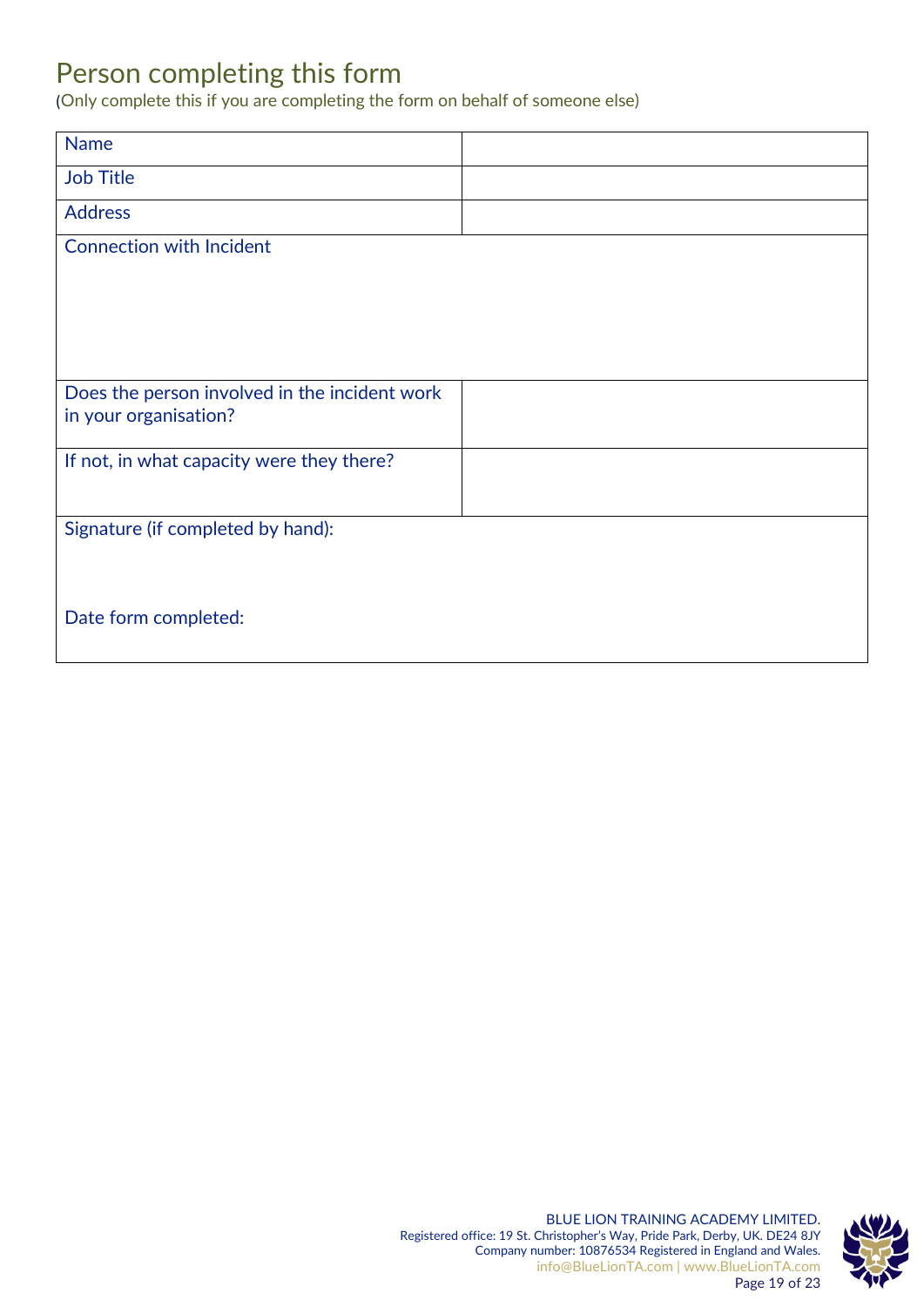| <b>BLUE LION TRAINING USE ONLY</b> |           |           |  |  |
|------------------------------------|-----------|-----------|--|--|
| Reported to RIDDOR?                | Yes       | <b>No</b> |  |  |
| If yes, how was it reported?       | Telephone |           |  |  |
|                                    | Online    |           |  |  |
| <b>Action Taken</b>                |           |           |  |  |
|                                    |           |           |  |  |
|                                    |           |           |  |  |
|                                    |           |           |  |  |
|                                    |           |           |  |  |
|                                    |           |           |  |  |
|                                    |           |           |  |  |
|                                    |           |           |  |  |
| Date:                              |           |           |  |  |
| Name:                              |           |           |  |  |
| Signature:                         |           |           |  |  |

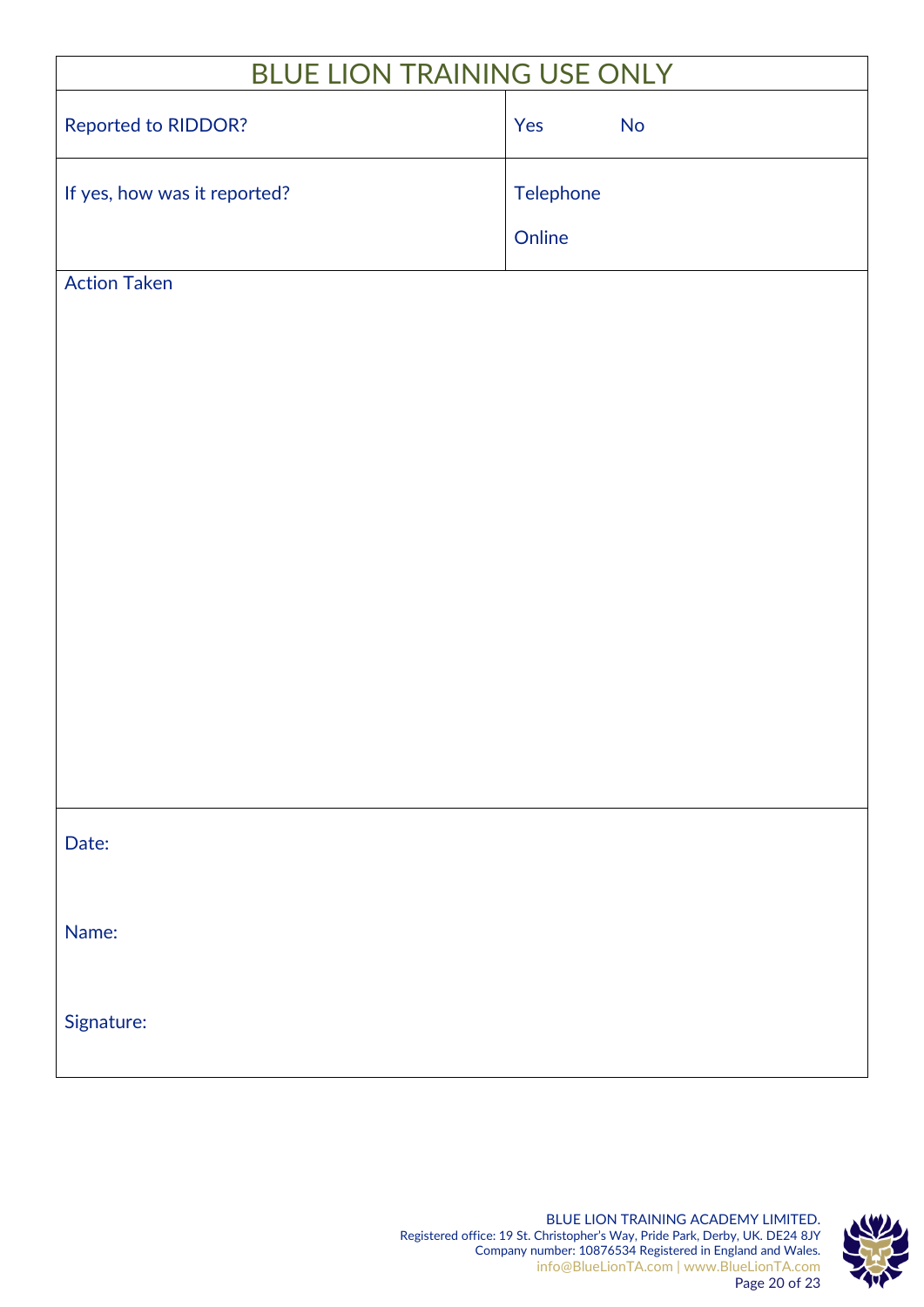## <span id="page-20-0"></span>**ERGONOMICS AT YOUR DESK**

Are you sitting safely and comfortably at your desk? Set up and adjust your workspace and equipment every day to suit your needs and avoid possible health problems.

#### **Check Your Chair**

to the desk

- Adjust your backrest to support the curve of your lower back
- Keep your arms and elbows close to your body
- Relax your shoulders
- Have enough space under your desk to move your legs
- Rest your feet flat on the floor or on a footrest



#### **Sort Out Your Screen**

in front of you

- Position the top of the screen at or slightly below eye level
- The screen should be roughly an arm's length away

#### **Move Your Mouse**

- Position the keyboard in front of you
- Keep the mouse close to the keyboard and within easy reach
- Use computer shortcut keys and avoid over-using the mouse

## **TAKE A BREAK**

Even when sitting properly, we need to change position reqularly. Develop healthy work habits:

- Don't sit in the same position for long periods. Change your posture and vary your work tasks throughout your day
- Take 'mini' breaks' regularly at least hourly. For example, do filing or photocopying, go and talk to a colleague instead of emailing, get a quick drink of water. Stand up, move around, do some quick stretching. Frequent short breaks are better than fewer long ones
- Prevent eye strain regularly look away from your screen and focus on objects at different distances around the office or outside the window



Gently interlock your fingers, palms facing away from your body. Push your palms away from your body, stretching the forearm muscles



There are simple movements you can do at your desk during the day, to relieve muscle and nerve tightness. All these exercises should be done slowly and gently while sitting in a good upright posture and should not cause pain. Hold each position for 5 seconds and relax.



Turn your head to the left and right, keeping your chin in and aim your chin at your shoulders. Face front and stretch your head from side to side, aiming your ear to shoulder



Sit up tall, breathe in and pull your chin in to make a double chin



Hold the elbow of one arm with the other hand and pull your arm across your chest to the opposite shoulder to stretch the back of your shoulders



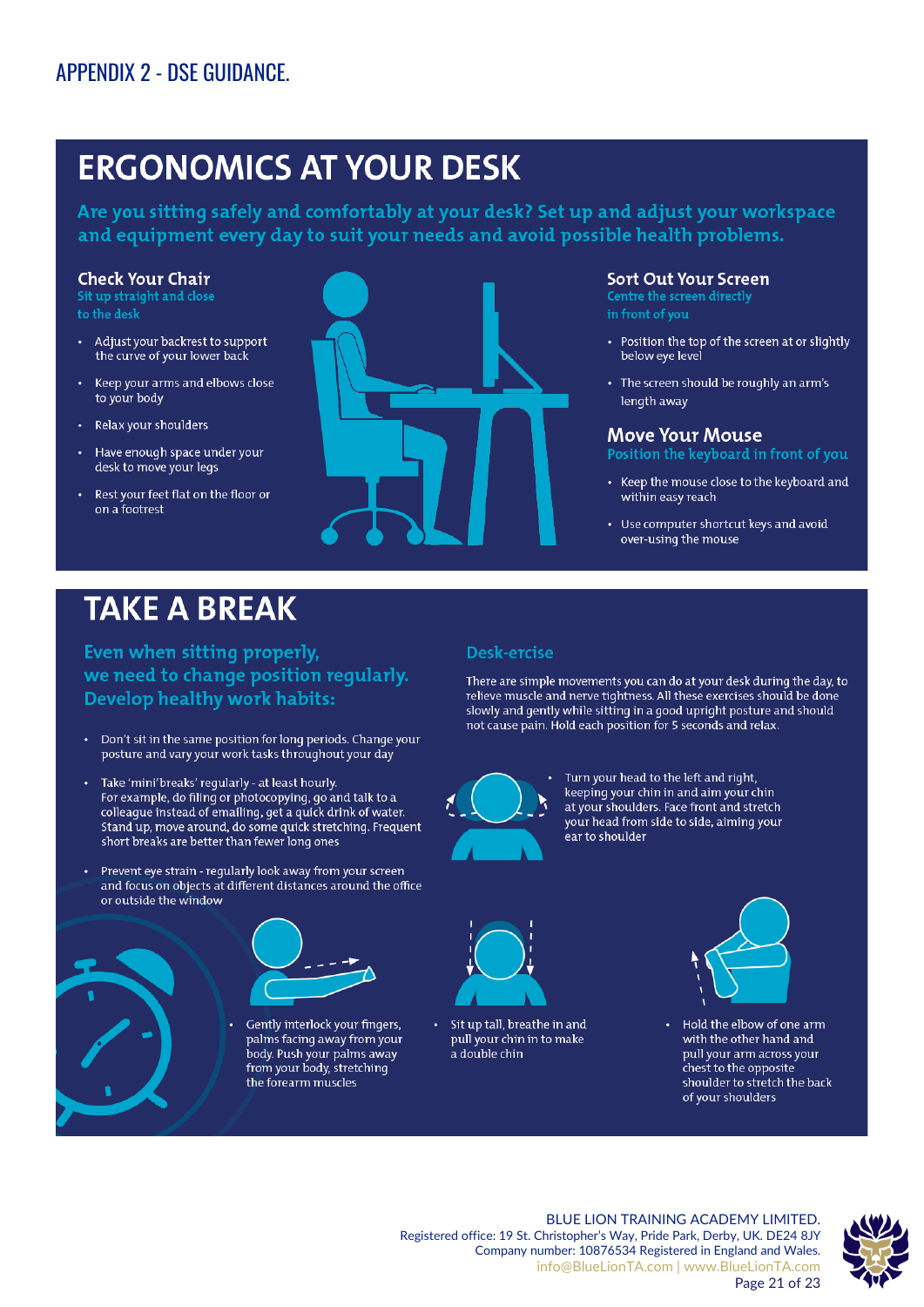#### <span id="page-21-0"></span>APPENDIX 3 - HEALTH & SAFETY INDUCTION TRAINING CHECKLIST

[Link to Google Forms](https://forms.gle/2N7vt2iVS8GMxV9k7)

#### <span id="page-21-1"></span>APPENDIX 4 – HSE DISPLAY POSTER